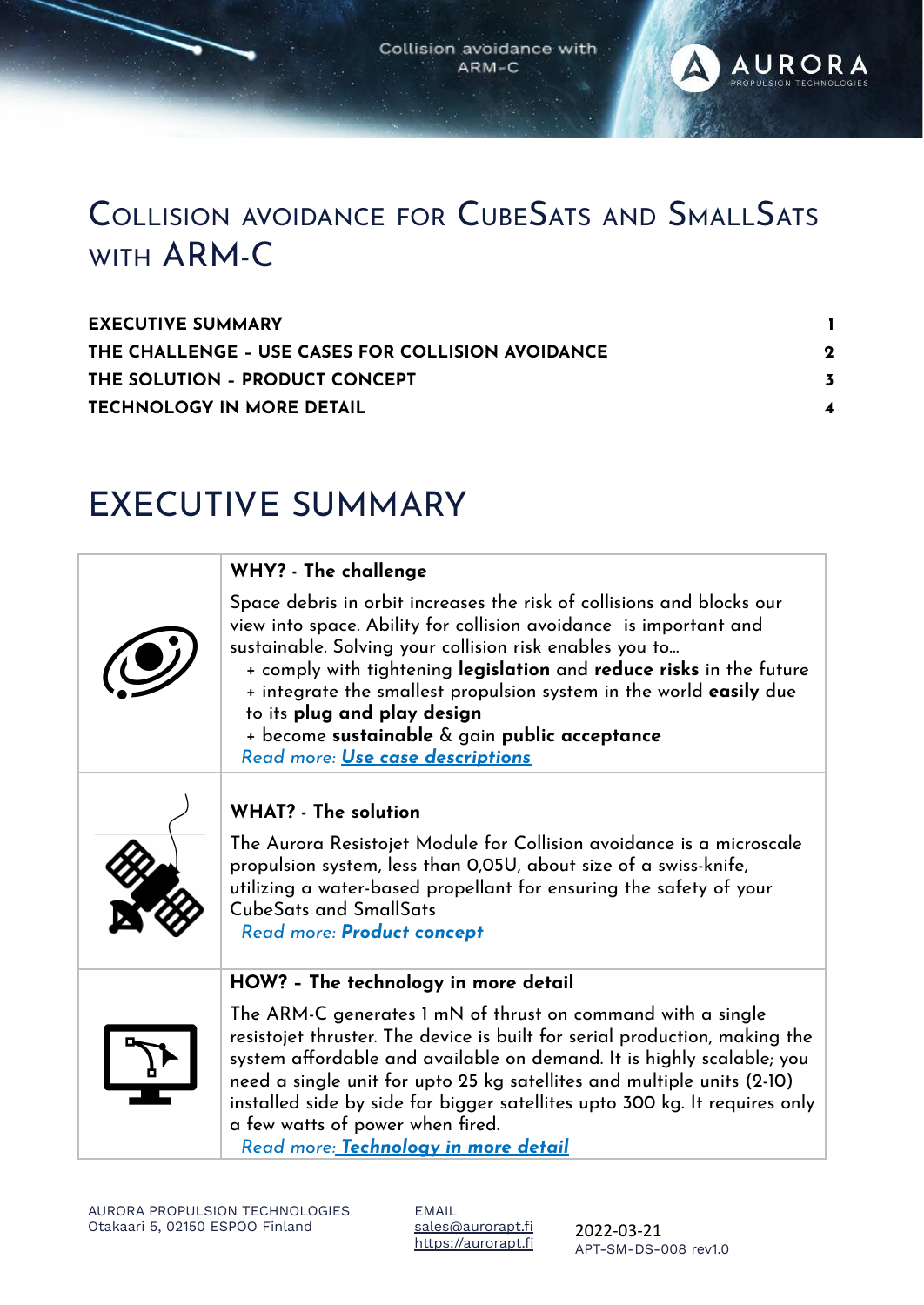

### <span id="page-1-0"></span>THE CHALLENGE – COLLISION AVOIDANCE USE CASES

There are two main use cases for the Aurora Collision Avoidance: 1) Collision avoidance for CubeSats 2) Collision avoidance for SmallSats

#### Collision avoidance for CubeSats

| <b>Cubesat</b><br>missions &       | <b>Challenges</b>                                                                                                                                                                        | <b>Solution</b>                                                                                                                                                                                                                                          | <b>Benefits</b>                                                                                                                                                                                                                                                                                                                                                                         |
|------------------------------------|------------------------------------------------------------------------------------------------------------------------------------------------------------------------------------------|----------------------------------------------------------------------------------------------------------------------------------------------------------------------------------------------------------------------------------------------------------|-----------------------------------------------------------------------------------------------------------------------------------------------------------------------------------------------------------------------------------------------------------------------------------------------------------------------------------------------------------------------------------------|
| <b>constellations</b>              | Are you planning a CubeSat<br>mission for a research project,<br>technology demonstration or are<br>you building commercial<br>constellation?                                            | Aurora's water based micro resistojet<br>technology provides a flight qualified<br>basis for our collision avoidance<br>product (ARM-C).                                                                                                                 | $\rightarrow$ Direct economical benefits<br>come from prolonging your<br>productive uptime in space by<br>avoiding a collision.                                                                                                                                                                                                                                                         |
|                                    | Do you need collision avoidance<br>at a reasonable cost? Is your<br>mission highly reliant on being<br>accepted as sustainable by<br>partners, customers, investors<br>and wider public? | $\rightarrow$ less than 0.05 U, about the size of<br>a swiss-knife.<br>$\rightarrow$ ability to perform several collision<br>avoidance maneuvers depending on<br>the satellite mass.<br>$\rightarrow$ easy to integrate due to its plug &<br>play design | $\rightarrow$ Reputational benefits come<br>from being among the first, not<br>the last, to act on space debris<br>mitigation.<br>$\rightarrow$ Aurora's solution is extremely<br>light and cost efficient way of<br>gaining a collision avoidance<br>capability previously seen only in<br>bigger satellites.<br>$\rightarrow$ Expected savings on annual<br>in-flight insurance costs |
| <b>THRUSTERS</b><br><b>DI ACMA</b> | If so, the capability for avoiding<br>collisions is not a luxury, it is a<br>necessity.                                                                                                  | $\rightarrow$ highly scalable: need a single unit<br>for upto 25 kg satellites and 2-10 units<br>installed side by side for upto 300 kg<br>satellites.                                                                                                   |                                                                                                                                                                                                                                                                                                                                                                                         |

#### Collision avoidance for SmallSats

**BRAKE** 

| <b>Constellations</b><br>Aurora's water based micro resistojet<br>Are you building a SmallSat for<br>$\rightarrow$ Direct economical benefits<br>advanced research or are you<br>technology provides a <b>flight</b><br>come from prolonging your<br>qualified basis for our collision<br>building a large & complex<br>productive uptime in space by<br>commercial constellation? Are<br>avoidance product (ARM-C).<br>avoiding a collision.<br>quality, operational longevity<br>$\rightarrow$ less than 0.05 U, about the size of<br>$\rightarrow$ Reputational benefits come<br>& risk reduction your top<br>a swiss-knife.<br>priorities?<br>the last, to act on space debris<br>$\rightarrow$ ability to perform several collision<br>Collisions are especially<br>mitigation.<br>avoidance maneuvers depending<br>hazardous in complex systems<br>on the satellite mass.<br>such as constellations. Though<br>light and cost efficient way of<br>→easy to integrate due to its plug<br>the probability for a collision is<br>gaining a collision avoidance<br>& play design<br>small, it is growing and the<br>capability or getting a<br>potential effects are increasing.<br>$\rightarrow$ highly scalable: need a single unit<br>redundant system to increase<br>The need for a reliable collision<br>for upto 25 kg satellites and 2-10<br><b>THRUSTERS</b><br>collision avoidance reliability.<br>units installed side by side for upto<br>avoidance system is evident.<br>→ Expected savings on annual<br>300 kg satellites.<br>in-flight insurance costs | <b>SmallSat</b><br><b>Missions &amp;</b> | <b>Challenges</b> | <b>Solution</b> | <b>Benefits</b>                                                                 |
|------------------------------------------------------------------------------------------------------------------------------------------------------------------------------------------------------------------------------------------------------------------------------------------------------------------------------------------------------------------------------------------------------------------------------------------------------------------------------------------------------------------------------------------------------------------------------------------------------------------------------------------------------------------------------------------------------------------------------------------------------------------------------------------------------------------------------------------------------------------------------------------------------------------------------------------------------------------------------------------------------------------------------------------------------------------------------------------------------------------------------------------------------------------------------------------------------------------------------------------------------------------------------------------------------------------------------------------------------------------------------------------------------------------------------------------------------------------------------------------------------------------------------------------------------------------------|------------------------------------------|-------------------|-----------------|---------------------------------------------------------------------------------|
| <b>BRAKE</b>                                                                                                                                                                                                                                                                                                                                                                                                                                                                                                                                                                                                                                                                                                                                                                                                                                                                                                                                                                                                                                                                                                                                                                                                                                                                                                                                                                                                                                                                                                                                                           | <b>PLASMA</b>                            |                   |                 | from being among the first, not<br>$\rightarrow$ Aurora's solution is extremely |

AURORA PROPULSION TECHNOLOGIES Otakaari 5, 02150 ESPOO Finland

EMAIL [sales@aurorapt.fi](mailto:sales@aurorapt.fi) [https://aurorapt.fi](https://aurorapt.fi/)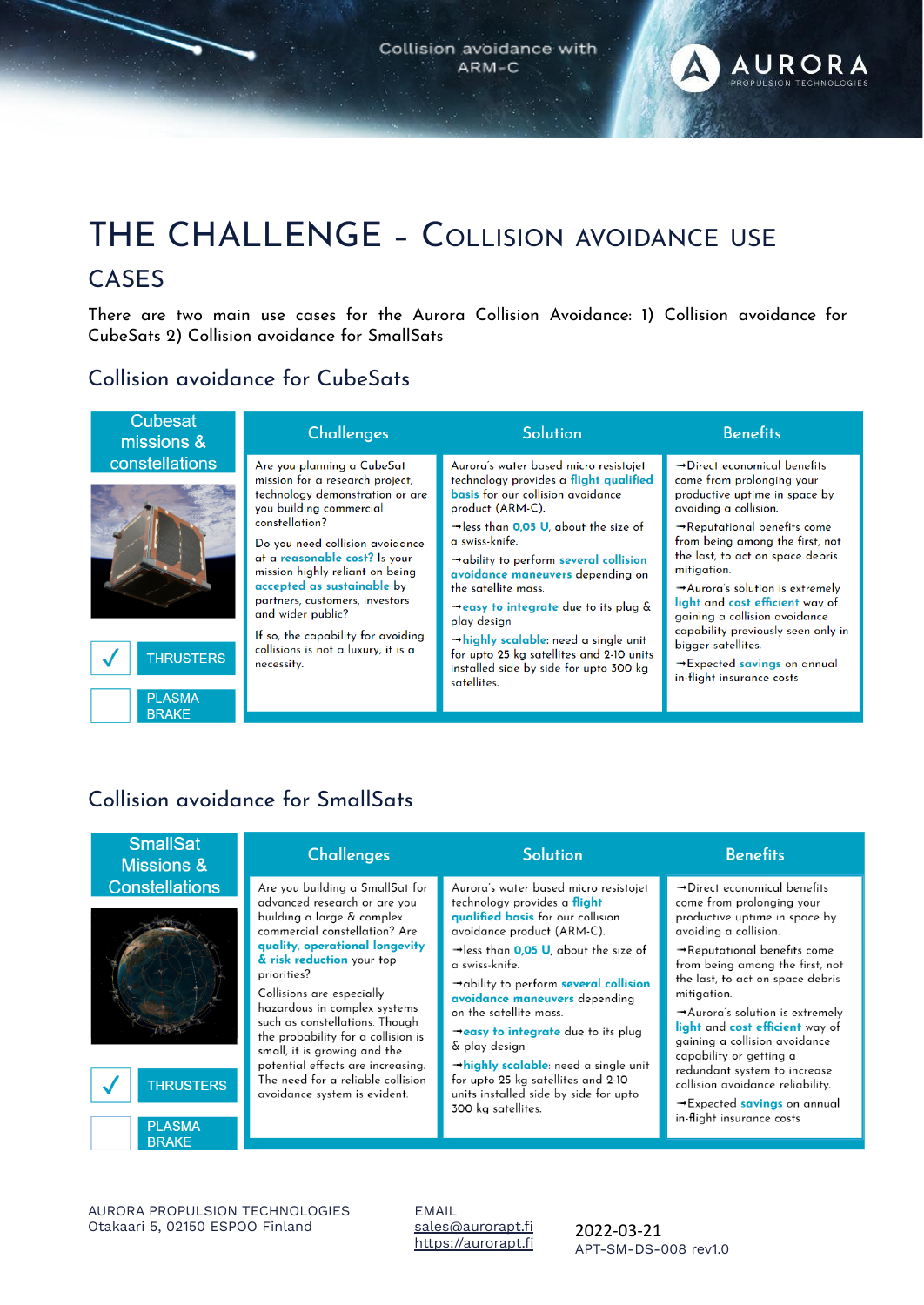Collision avoidance with ARM-C



# <span id="page-2-0"></span>THE SOLUTION – PRODUCT CONCEPT

#### ARM-C IN A NUTSHELL

With the Aurora Resistojet Module for Collision-avoidance, you can effectively avoid collisions up to 25 kg mass per ARM-C Unit and it works on any orbit.

ARM-C is small (total volume 0.05 U), which brings many benefits:

Save your satellites space for payload and achieve more with smaller size.

Do not toss coin for collisions and save for insurance of the satellite.

Main components of the ARM-C are

- 1. Standard housing, easy to mount to any satellite
- 2. Minimalistic integrated actuation electronics
- 3. Aurora Resistojet Thruster



Preliminary illustration of the ARM-C

#### ARM-C IS SAFE AND DEPENDABLE

The ARM-C is inherently safe and reliable due to its simplicity. It is also safe for other satellites and the environment due to water based propellant.

#### ONE SOLUTION AND MODULAR SCALABILITY

It's the simplest variant of the product family: it generates 1 mN of thrust on command with a single resistojet thruster. The device is built for serial production, making the system affordable and available on demand. It is highly scalable; you need a single unit for upto 25 kg satellites and multiple units (2-10) installed side by side for bigger satellites upto 300 kg. It requires only a few watts of power when fired.

EMAIL [sales@aurorapt.fi](mailto:sales@aurorapt.fi) [https://aurorapt.fi](https://aurorapt.fi/)